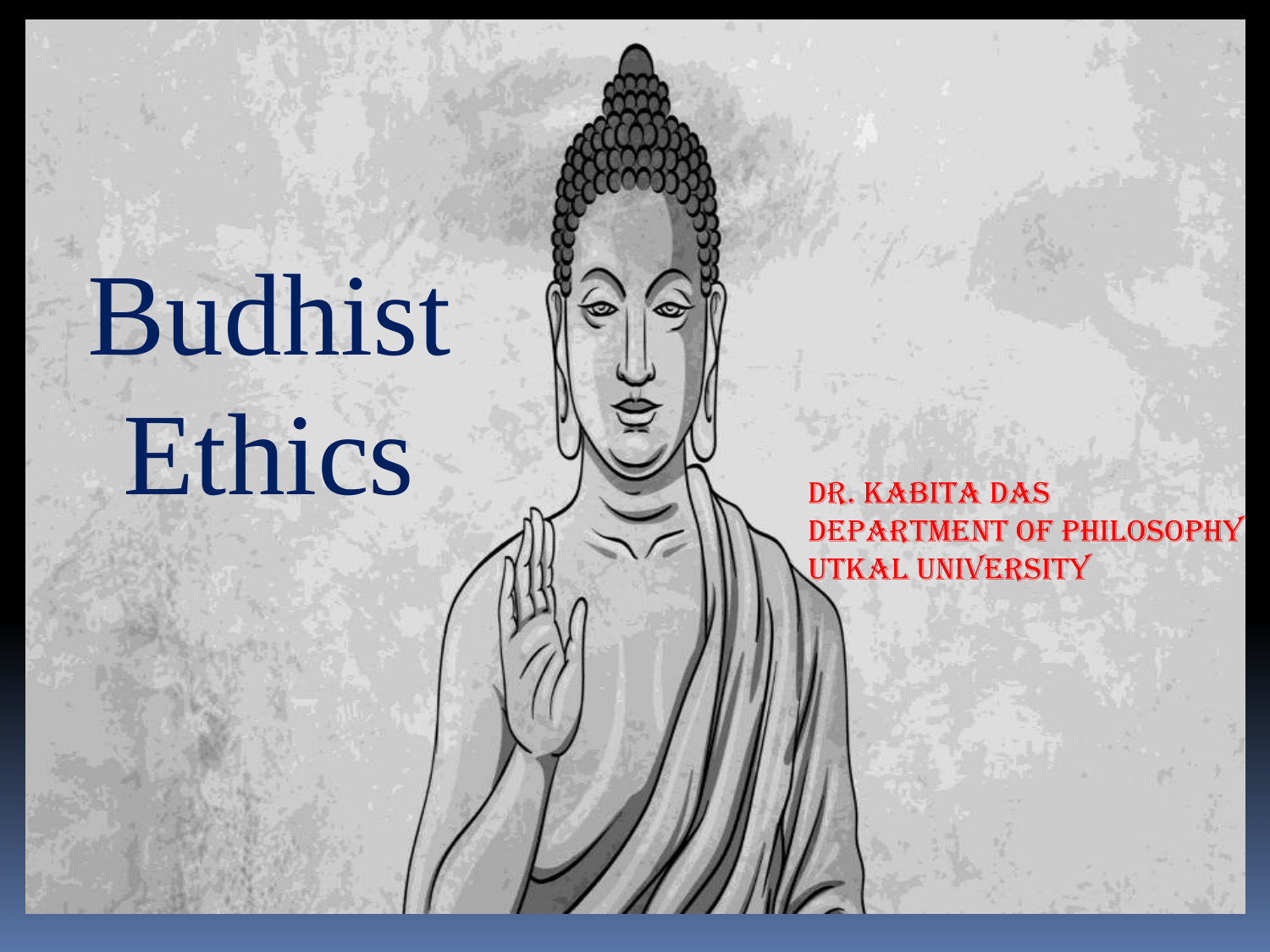#### INTRODUCTION

- I. Budha was part of the *Śākya* clan in the *kṣatryia* family. He was known as Siddhārtha in his childhood.
- II. His father wanted him to become a powerful king and so arranged that his son should be provided with every pleasure and comfort and sheltered from all things ugly and unpleasant so that he would not renounce and become an ascetic.
- III. The Sidhartha married Yaśodharā and had a child called Rāhula.
- IV. The Sidhartha knew the original truth after come across an old man, a sick man, a corpse and an ascetic. Upon seeing this he decides to leave his home and become an ascetic.
- V. The Sidhartha spent the next 6 years practicing a number of ascetic techniques such as meditation, gradually ending up practicing severe austerities with five other ascetics where he became emaciated and named Budha.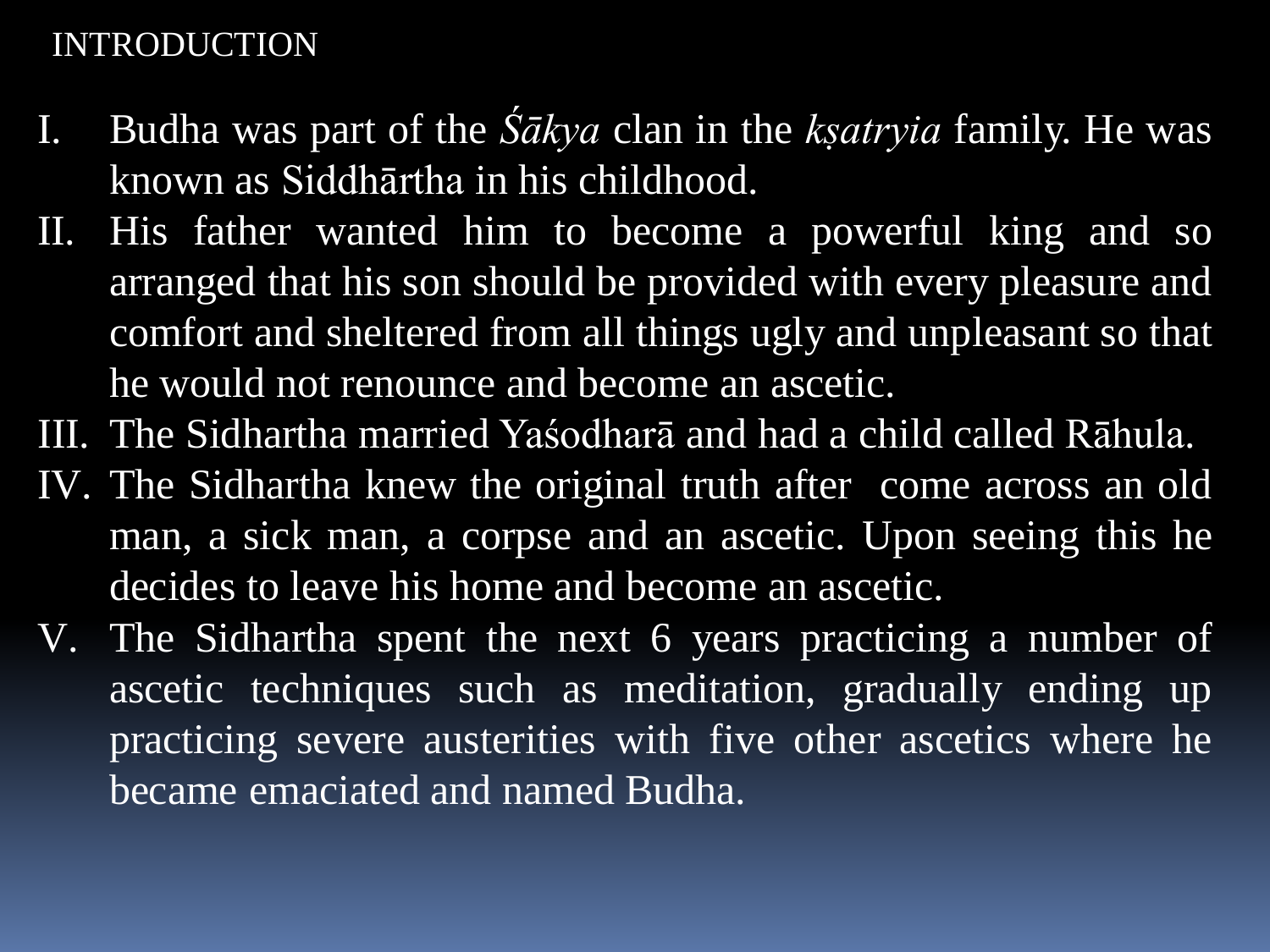

- 1. Not believes in Idol worship.
- 2. Lesser Vehicle
- 3. Believes in Budha's original Teachings.
- 4. Liberation can be achieved through meditation.
- 1. Believes in Idol worship. 2. Greater Vehicle 3. Believes in Existence of Bodhisvattva.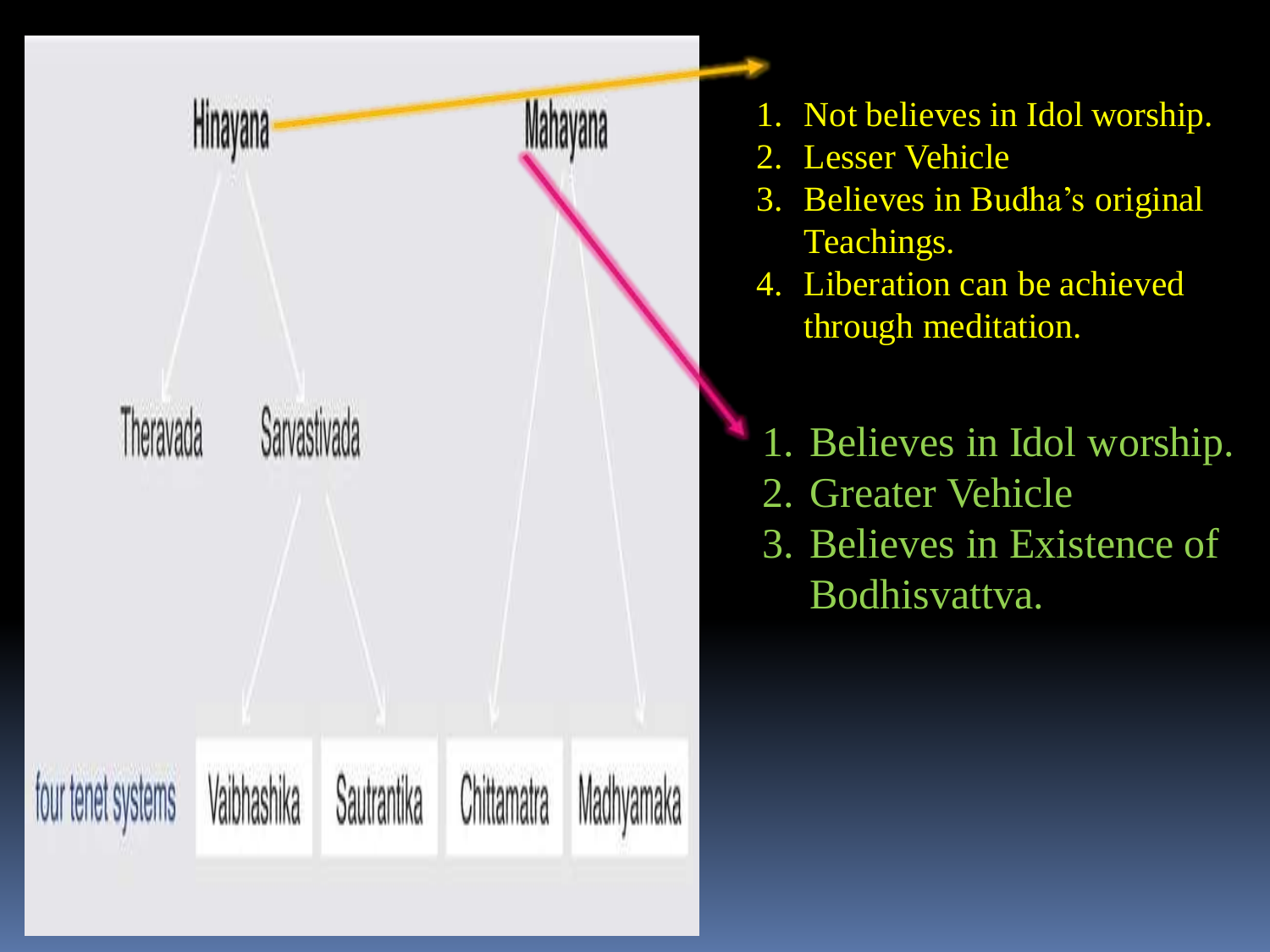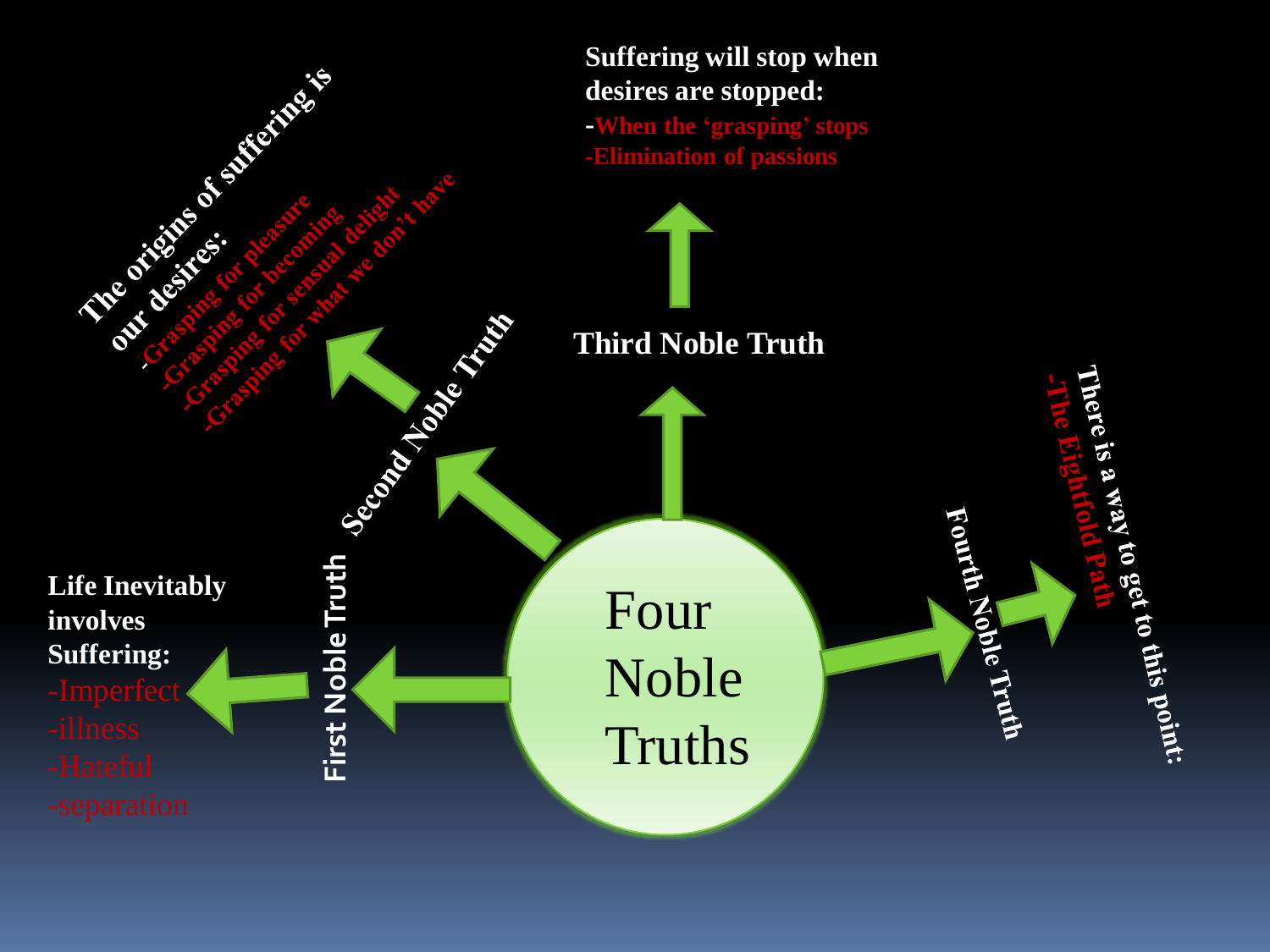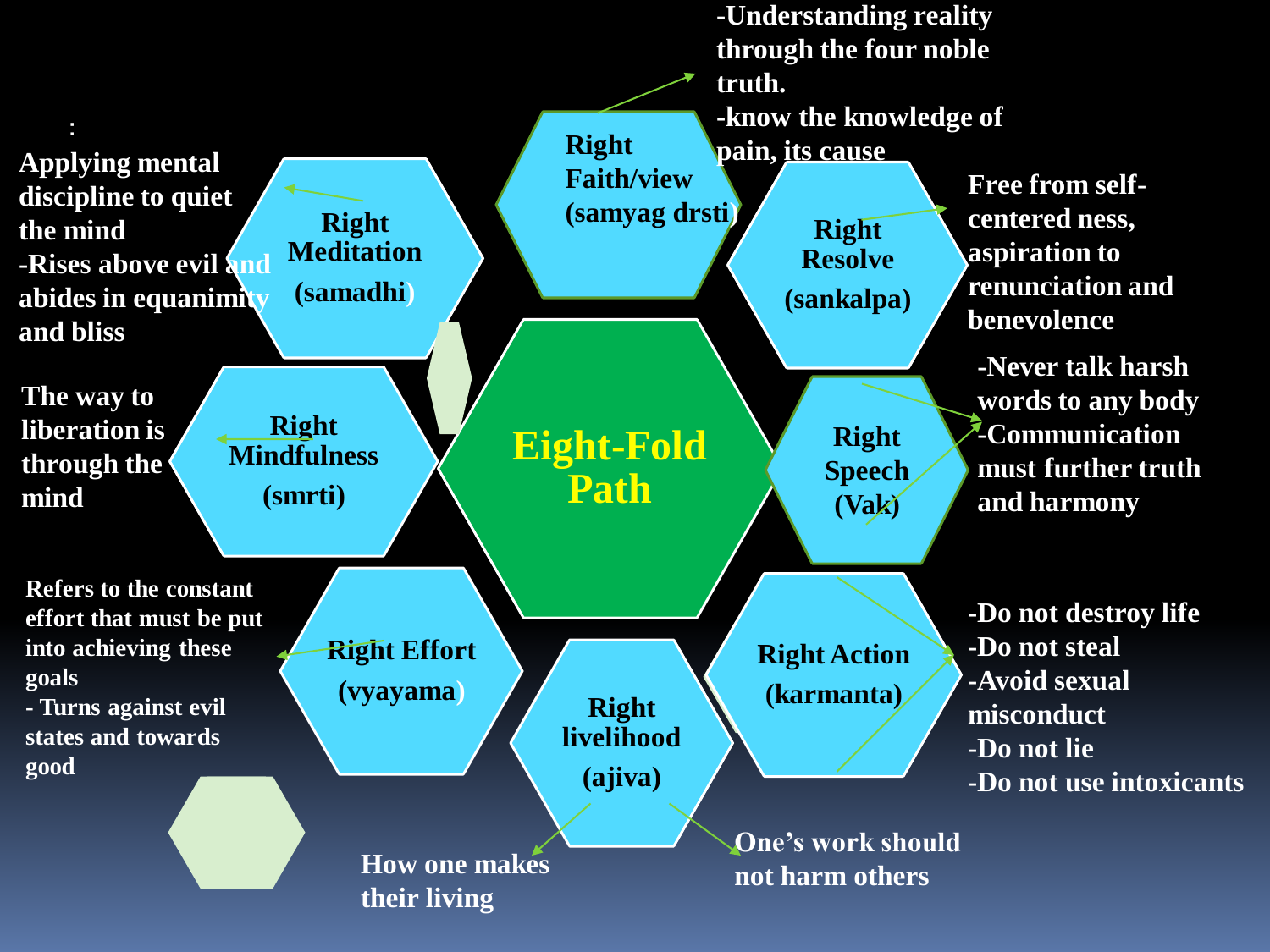(No-self, cont'd)



Sources Google images.

## **FIVE GROUPS OF CHANGING ELEMENTS (panca-skandhas)**

- Form (rupa) consisting of the different factors which we perceive in this body having form,
- Feelings (vedana) of pleasure, pain and  $(2)$ indifference,
- Perception including understanding and  $(3)$ naming (sanjna),
- Predisposition or tendencies generated by  $(4)$ the impressions of past experience (samskaras), and
- Consciousness itself (vijnana)  $(5)$ The last four are together called nama.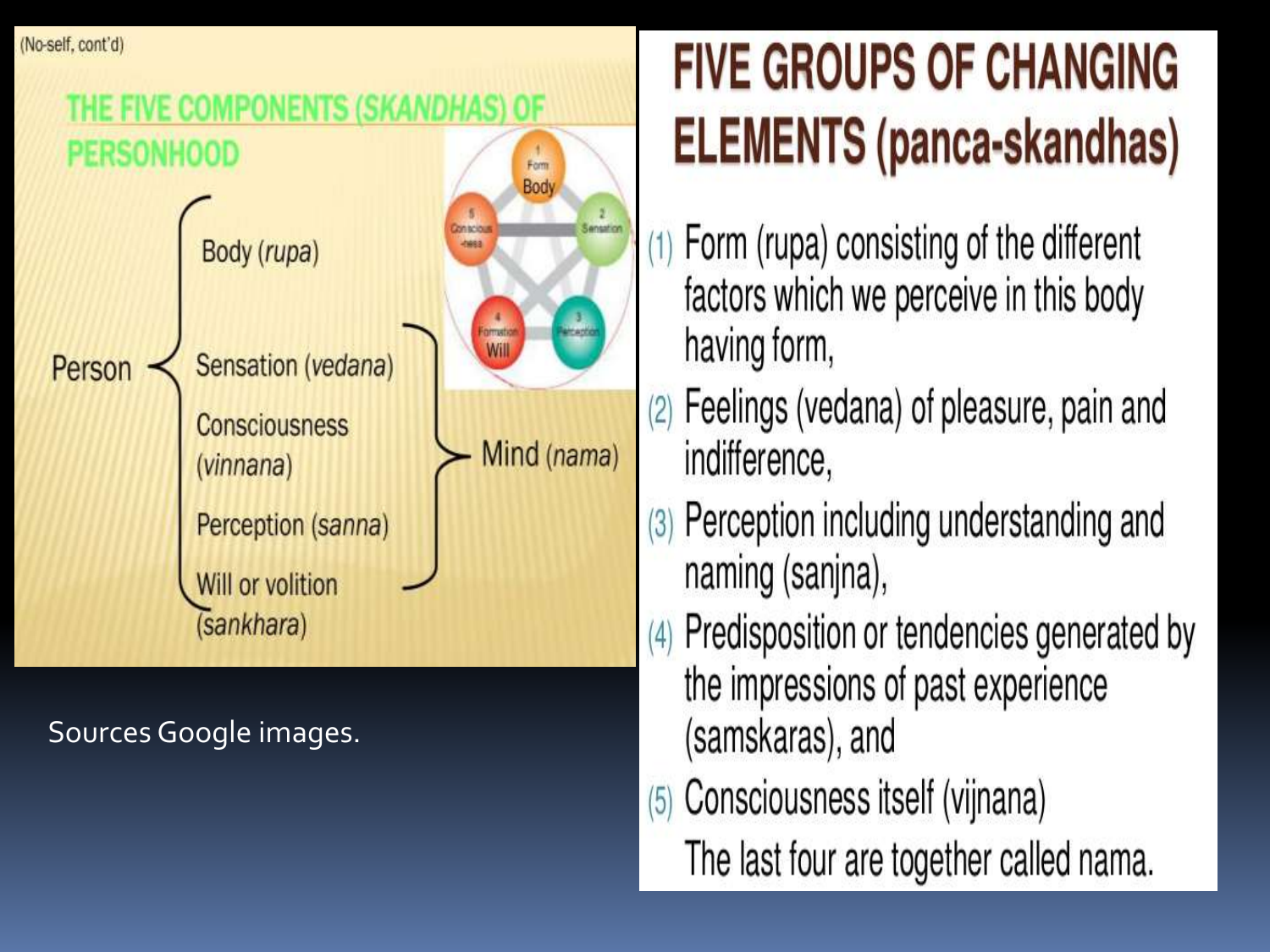## PANACHA SHILLA

## The Five Buddhist Precepts

- 1. undertake the rule of training to refrain from destroying living creatures.
- 2. Jundertake the rule of training to refrain from taking what is not given.
- 3. Jundertake the rule of training to refrain from wrong conduct in sexual pleasures.
- 4. undertake the rule of training to refrain from false speech
- 5. Jundertake the rule of training to refrain from distilled and fermented intoxicants which are the occasion for care escriess











Brahma-vihara

Near enemy

Far enemy

| Metta<br>Loving-kindness  | Selfish affection | Painful ill-will  |
|---------------------------|-------------------|-------------------|
| Karuna<br>Compassion      | Pity              | Cruelty           |
| Mudita<br>Joy with others | Exuberance        | Resentment        |
| Upekkha<br>Equanimity     | Indifference      | Craving, clinging |